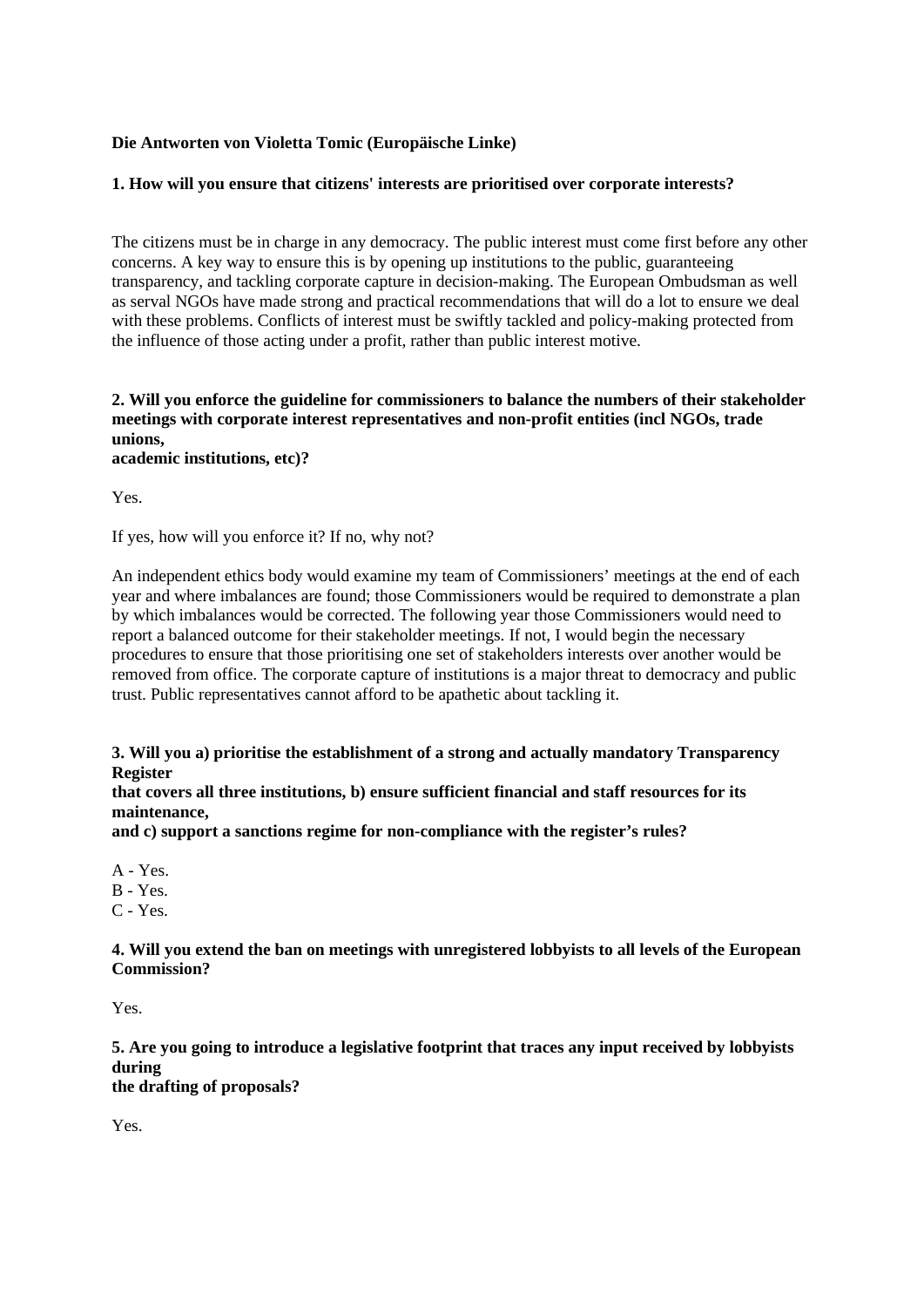**6. Will you implement the recommendation by European Ombudsman Emily O'Reilly that all dealings with tobacco lobbyists should be fully transparent, in an effort to ensure the EU's full compliance with Article 5.3 of the World Health Organisation's Framework Convention on Tobacco Control and its accompanying guidelines?**

Yes.

**7. Will you replace the current self-policing system for the prevention of ex-Comissioners' conflicts of**

**interests in new roles (including but not limited to revolving door moves) with a fully independent**

**ethics body which consists of members external to the European Commission, has the power to initiate its own investigations, implement its decisions and has sufficient financial resources to effectively do its work??**

Yes.

#### **8. Do you have any other comments you would like to make in the context of this Spitzenkandidaten survey?**

Transparency in public institutions is crucial to ensuring that those institutions work in the public interest, not in the interest of the powerful or the wealthy. My Commission will, from its first day in office, be 100% clear that we are there to serve the citizens, not corporations. This will require a massive culture shift within the Berlaymont building and beyond, but it must happen. There are simply too many urgent issues to tackle - social inequality, climate change, gender discrimination and many more - that delaying over half-measures cannot be tolerated. The citizens expect, deserve and demand radical change.

# **Die Antworten von Nico Cué (Europäische Linke)**

- 1. How will you ensure that citizens' interests are prioritised over corporate interests? Public services and institutions guarantee and expand the rights and freedoms of citizens and form the backbone of democracy. Recovering sovereignty of the people in these domains and promoting real cooperation and solidarity amongst the different countries are crucial steps to promote a new social order, fairer and sustainable for the people.
- 2. Will you enforce the guideline for commissioners to balance the numbers of their stakeholder meetings with corporate interest representatives and non-profit entities (incl NGOs, trade unions, academic institutions, etc)?

If yes, how will you enforce it? If no, why not?

YES. The impression of the dominance of lobbying interests in politics has intensified due to recent scandals in the population. Doubts about the autonomy of political decisions have grown considerably. The various party donations and sponsorship scandals in recent years have severely